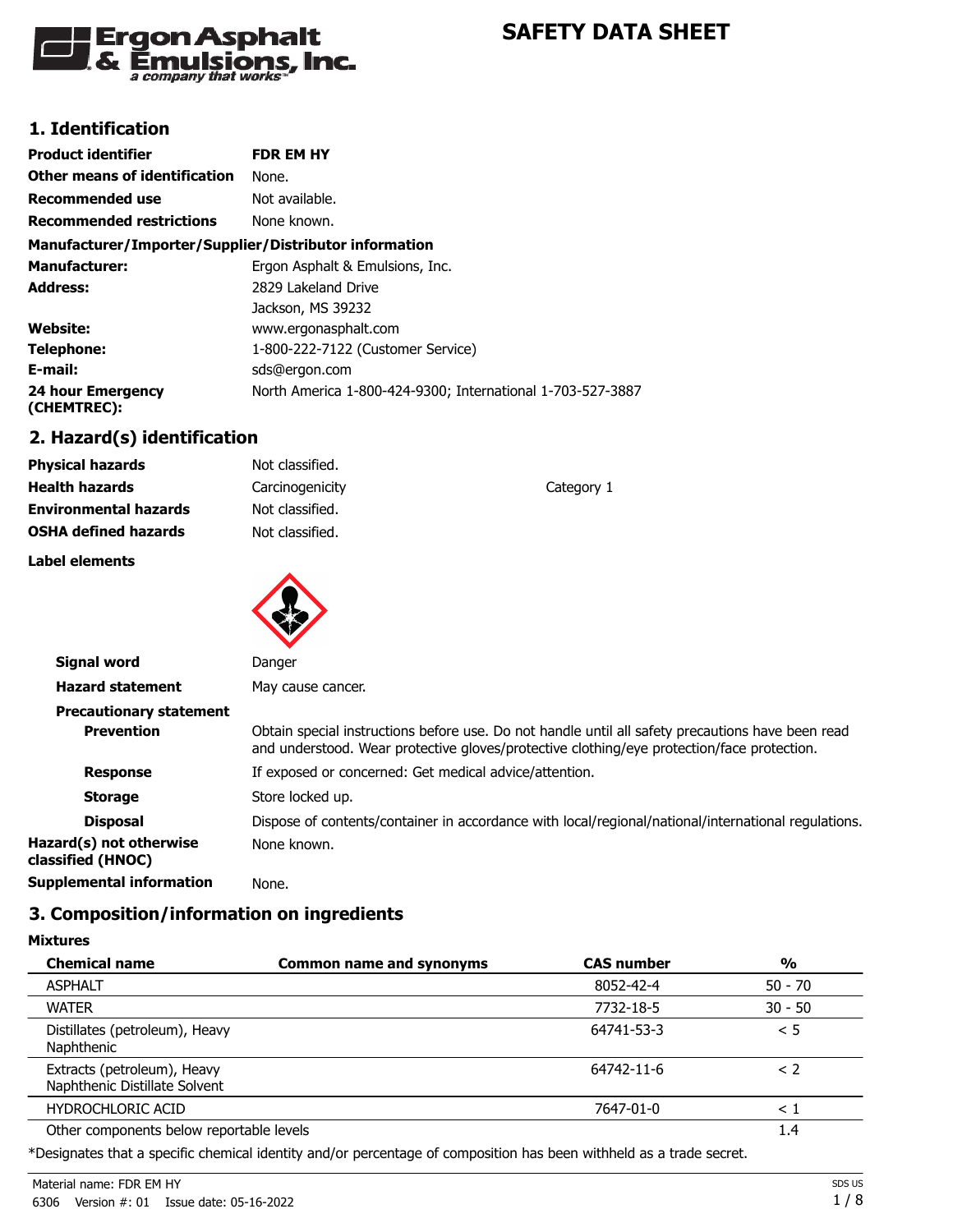| 4. First-aid measures                                                               |                                                                                                                                                                                                                                                                                                                                                                                                                |
|-------------------------------------------------------------------------------------|----------------------------------------------------------------------------------------------------------------------------------------------------------------------------------------------------------------------------------------------------------------------------------------------------------------------------------------------------------------------------------------------------------------|
| <b>Inhalation</b>                                                                   | If breathing is difficult, remove to fresh air and keep at rest in a position comfortable for<br>breathing. Call a physician if symptoms develop or persist.                                                                                                                                                                                                                                                   |
| <b>Skin contact</b>                                                                 | Take off immediately all contaminated clothing. Rinse skin with water/shower. Get medical<br>attention if irritation develops and persists. If clothing sticks to the skin, do not remove. Lotion or<br>hand cream may aid in the removal of asphalt. Wash contact areas with soap and water. If<br>needed, seek medical attention.                                                                            |
| Eye contact                                                                         | Immediately flush eyes with plenty of water for at least 15 minutes. Remove contact lenses, if<br>present and easy to do. Continue rinsing. Get medical attention if irritation develops and persists.                                                                                                                                                                                                         |
| <b>Ingestion</b>                                                                    | Rinse mouth. If ingestion of a large amount does occur, call a poison control center immediately.<br>DO NOT induce vomiting. Get medical attention immediately.                                                                                                                                                                                                                                                |
| <b>Most important</b><br>symptoms/effects, acute and<br>delayed                     | Direct contact with eyes may cause temporary irritation. Prolonged exposure may cause chronic<br>effects.                                                                                                                                                                                                                                                                                                      |
| <b>Indication of immediate</b><br>medical attention and special<br>treatment needed | Provide general supportive measures and treat symptomatically. Thermal burns: Flush with water<br>immediately. While flushing, remove clothes which do not adhere to affected area. Call an<br>ambulance. Continue flushing during transport to hospital. Keep victim under observation.<br>Symptoms may be delayed.                                                                                           |
| <b>General information</b>                                                          | Take off all contaminated clothing immediately. IF exposed or concerned: Get medical<br>advice/attention. If you feel unwell, seek medical advice (show the label where possible). Ensure<br>that medical personnel are aware of the material(s) involved, and take precautions to protect<br>themselves. Show this safety data sheet to the doctor in attendance. Wash contaminated clothing<br>before reuse. |
| 5. Fire-fighting measures                                                           |                                                                                                                                                                                                                                                                                                                                                                                                                |
| Suitable extinguishing media                                                        | Water fog. Foam. Carbon dioxide (CO2). Dry chemical powder, carbon dioxide, sand or earth may<br>be used for small fires only.                                                                                                                                                                                                                                                                                 |
| <b>Unsuitable extinguishing</b><br>media                                            | Water. Do not use water jet as an extinguisher, as this will spread the fire.                                                                                                                                                                                                                                                                                                                                  |
| <b>Specific hazards arising from</b><br>the chemical                                | During fire, gases hazardous to health may be formed.                                                                                                                                                                                                                                                                                                                                                          |
| <b>Special protective equipment</b><br>and precautions for                          | Firefighters must use standard protective equipment including flame retardant coat, helmet with<br>face shield, gloves, rubber boots, and in enclosed spaces, SCBA. Structural firefighters protective<br>والمستلقح ويقويتها المستقفون المالوق يمتنون بالمرمى القرير استوقاها والمسام                                                                                                                          |

| Suitable extinguishing media                                               | Water fog. Foam. Carbon dioxide (CO2). Dry chemical powder, carbon dioxide, sand or earth may<br>be used for small fires only.                                                                                                                                                                                    |
|----------------------------------------------------------------------------|-------------------------------------------------------------------------------------------------------------------------------------------------------------------------------------------------------------------------------------------------------------------------------------------------------------------|
| Unsuitable extinguishing<br>media                                          | Water. Do not use water jet as an extinguisher, as this will spread the fire.                                                                                                                                                                                                                                     |
| <b>Specific hazards arising from</b><br>the chemical                       | During fire, gases hazardous to health may be formed.                                                                                                                                                                                                                                                             |
| <b>Special protective equipment</b><br>and precautions for<br>firefighters | Firefighters must use standard protective equipment including flame retardant coat, helmet with<br>face shield, gloves, rubber boots, and in enclosed spaces, SCBA. Structural firefighters protective<br>clothing will only provide limited protection.                                                          |
| <b>Fire fighting</b><br>equipment/instructions                             | In case of fire and/or explosion do not breathe fumes. Fight fire from maximum distance or use<br>unmanned hose holders or monitor nozzles. ALWAYS stay away from tanks engulfed in flame.<br>Move containers from fire area if you can do so without risk. In the event of fire, cool tanks with<br>water spray. |
| <b>Specific methods</b>                                                    | In the event of fire, cool tanks with water spray. In the event of fire and/or explosion do not<br>breathe fumes.                                                                                                                                                                                                 |
| <b>General fire hazards</b>                                                | Highly flammable liquid and vapor. No unusual fire or explosion hazards noted.                                                                                                                                                                                                                                    |

# **6. Accidental release measures**

Keep unnecessary personnel away. Keep people away from and upwind of spill/leak. Keep out of low areas. Wear appropriate protective equipment and clothing during clean-up. Do not breathe mist or vapor. Do not touch damaged containers or spilled material unless wearing appropriate protective clothing. Ventilate closed spaces before entering them. Use appropriate containment to avoid environmental contamination. Local authorities should be advised if significant spillages cannot be contained. For personal protection, see section 8 of the SDS. **Personal precautions, protective equipment and emergency procedures**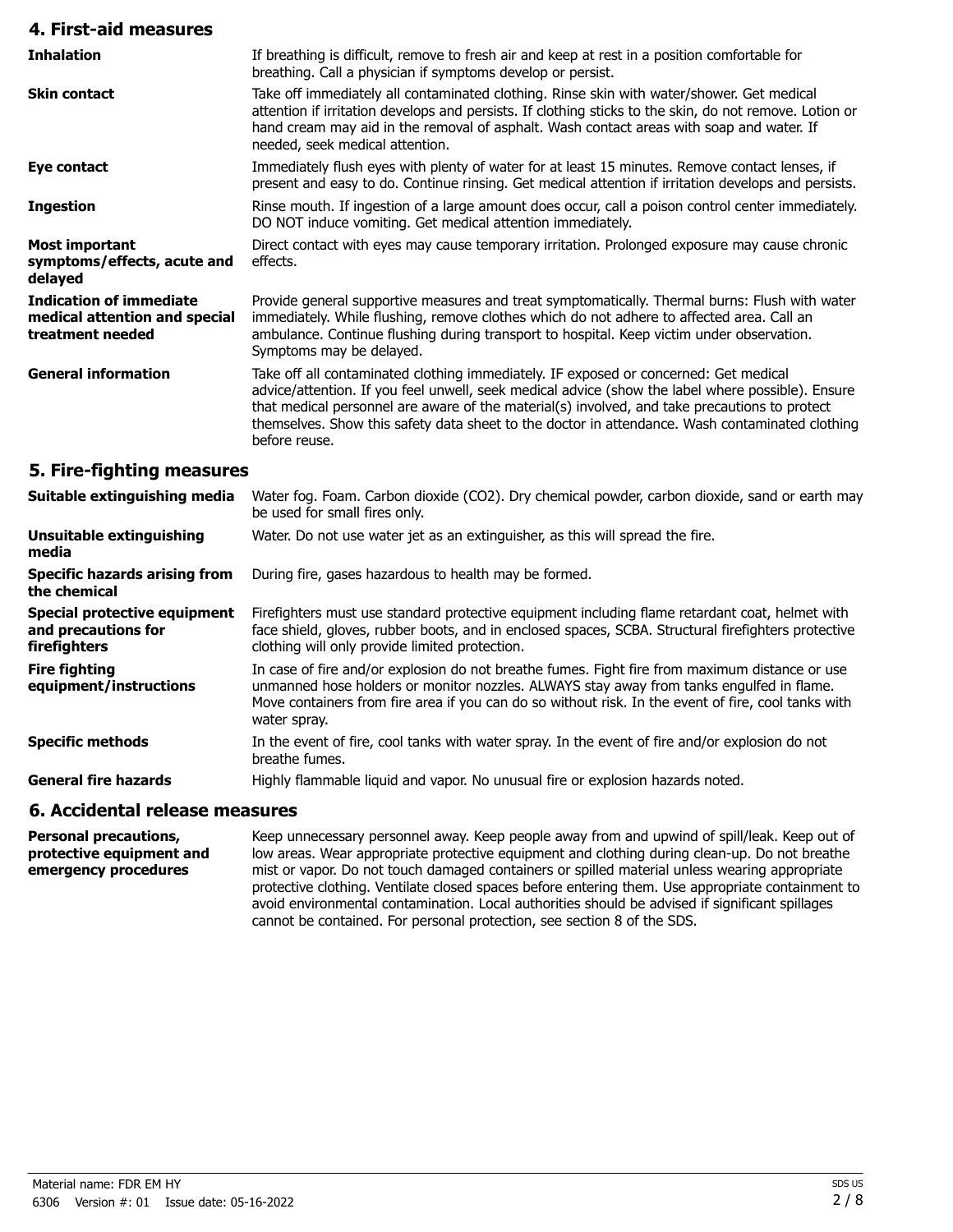| <b>Methods and materials for</b><br>containment and cleaning up           | Prevent runoff from entering drains, sewers, or streams.                                                                                                                                                                                                                                                                                                                                                                                                                                                                                                                                                                                                                                                                                                                      |  |
|---------------------------------------------------------------------------|-------------------------------------------------------------------------------------------------------------------------------------------------------------------------------------------------------------------------------------------------------------------------------------------------------------------------------------------------------------------------------------------------------------------------------------------------------------------------------------------------------------------------------------------------------------------------------------------------------------------------------------------------------------------------------------------------------------------------------------------------------------------------------|--|
|                                                                           | Large Spills: Stop the flow of material, if this is without risk. Dike the spilled material, where this is<br>possible. Cover with plastic sheet to prevent spreading. Use a non-combustible material like<br>vermiculite, sand or earth to soak up the product and place into a container for later disposal.<br>Following product recovery, flush area with water.                                                                                                                                                                                                                                                                                                                                                                                                          |  |
|                                                                           | Small Spills: Absorb with earth, sand or other non-combustible material and transfer to containers<br>for later disposal. Wipe up with absorbent material (e.g. cloth, fleece). Clean surface thoroughly to<br>remove residual contamination.                                                                                                                                                                                                                                                                                                                                                                                                                                                                                                                                 |  |
|                                                                           | Never return spills to original containers for re-use. Put material in suitable, covered, labeled<br>containers. For waste disposal, see section 13 of the SDS. Absorb or cover with dry earth, sand or<br>other non-combustible material and transfer to containers. Ventilate area and avoid breathing<br>vapors or mist. For large spills, dike far ahead of liquid spill for later disposal. Do not release into<br>sewers or waterways.                                                                                                                                                                                                                                                                                                                                  |  |
| <b>Environmental precautions</b>                                          | Avoid discharge into drains, water courses or onto the ground. Use appropriate containment to<br>avoid environmental contamination.                                                                                                                                                                                                                                                                                                                                                                                                                                                                                                                                                                                                                                           |  |
| 7. Handling and storage                                                   |                                                                                                                                                                                                                                                                                                                                                                                                                                                                                                                                                                                                                                                                                                                                                                               |  |
| <b>Precautions for safe handling</b>                                      | Obtain special instructions before use. All equipment used when handling the product must be<br>grounded. Avoid prolonged exposure. When using, do not eat, drink or smoke. Pregnant or<br>breastfeeding women must not handle this product. Should be handled in closed systems, if<br>possible. Use only in well-ventilated areas. Wear appropriate personal protective equipment.<br>Observe good industrial hygiene practices. Hydrogen sulfide, a very highly toxic gas, may be<br>present with this material. Keep face clear of tank and/or tank car openings. Good personal<br>hygiene is necessary. Wash hands and contaminated areas with water and soap before leaving the<br>work site. Do not handle until all safety precautions have been read and understood. |  |
| <b>Conditions for safe storage,</b><br>including any<br>incompatibilities | Store locked up. Keep away from heat, sparks and open flame. Eliminate sources of ignition.<br>Prevent electrostatic charge build-up by using common bonding and grounding techniques. These<br>alone may be insufficient to remove static electricity. Store in a cool, dry place out of direct<br>sunlight. Store in tightly closed container. Store in a well-ventilated place. Do not allow material to<br>freeze. Keep in an area equipped with sprinklers. Store away from incompatible materials (see<br>Section 10 of the SDS).                                                                                                                                                                                                                                       |  |

# **8. Exposure controls/personal protection**

#### **Occupational exposure limits**

The following constituents are the only constituents of the product which have a PEL, TLV or other recommended exposure limit. At this time, the other constituents have no known exposure limits.

| US. OSHA Table Z-1 Limits for Air Contaminants (29 CFR 1910.1000) |
|-------------------------------------------------------------------|
|-------------------------------------------------------------------|

| <b>Components</b>                                                                | <b>Type</b> | <b>Value</b> | <b>Form</b>         |
|----------------------------------------------------------------------------------|-------------|--------------|---------------------|
| Distillates (petroleum),<br>Heavy Naphthenic (CAS<br>64741-53-3)                 | <b>PEL</b>  | 5 mg/m $3$   | Mist.               |
| Extracts (petroleum), Heavy<br>Naphthenic Distillate<br>Solvent (CAS 64742-11-6) | <b>PEL</b>  | 5 mg/m $3$   | Mist.               |
| HYDROCHLORIC ACID (CAS<br>7647-01-0)                                             | Ceiling     | $7$ mg/m $3$ |                     |
|                                                                                  |             | 5 ppm        |                     |
| <b>US. ACGIH Threshold Limit Values</b>                                          |             |              |                     |
| <b>Components</b>                                                                | <b>Type</b> | <b>Value</b> | <b>Form</b>         |
| ASPHALT (CAS 8052-42-4)                                                          | <b>TWA</b>  | $0.5$ mg/m3  | Inhalable fume.     |
| Distillates (petroleum),<br>Heavy Naphthenic (CAS<br>64741-53-3)                 | <b>TWA</b>  | 5 mg/m $3$   | Inhalable fraction. |
| Extracts (petroleum), Heavy<br>Naphthenic Distillate<br>Solvent (CAS 64742-11-6) | <b>TWA</b>  | 5 mg/m $3$   | Inhalable fraction. |
| HYDROCHLORIC ACID (CAS<br>7647-01-0)                                             | Ceiling     | 2 ppm        |                     |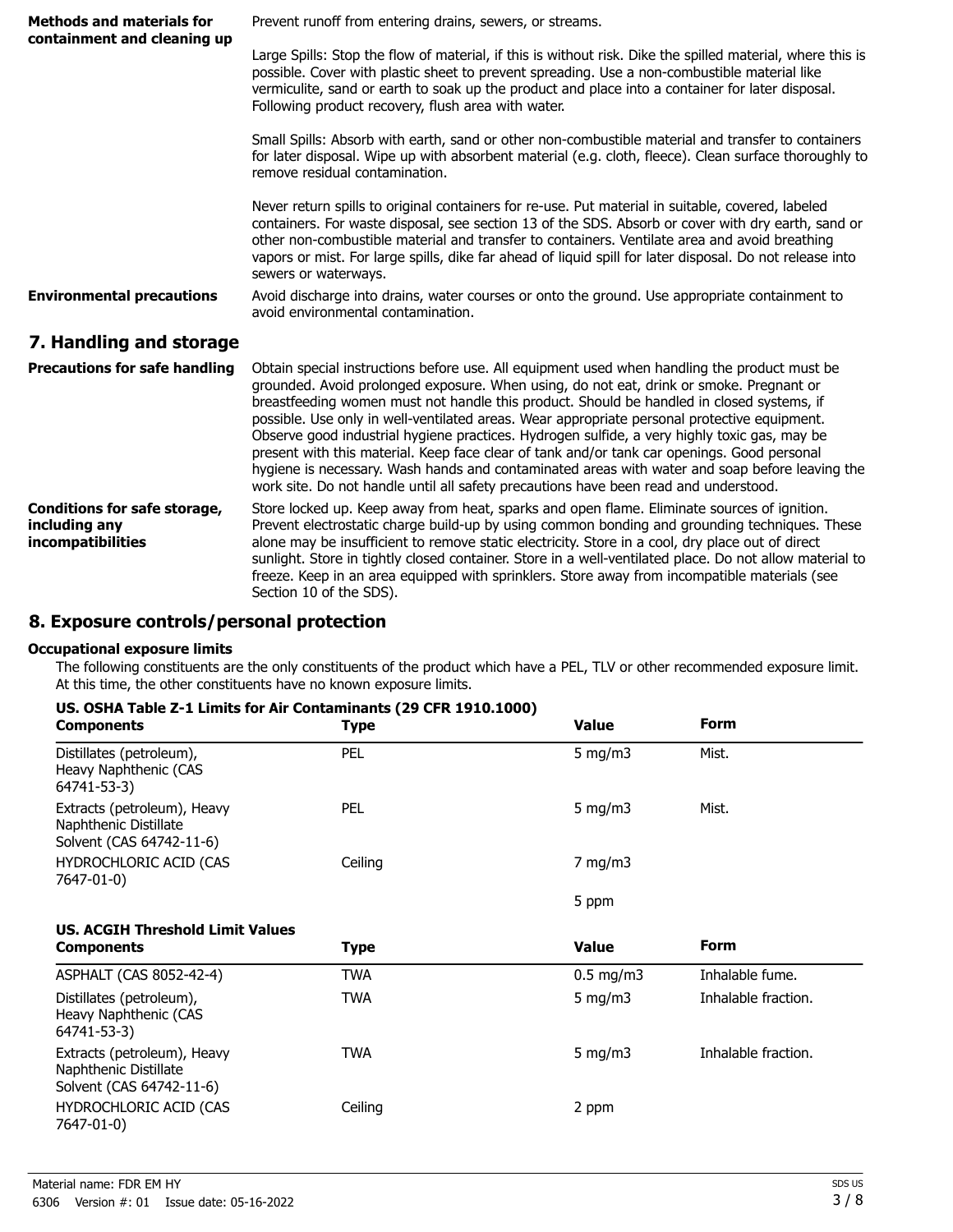| US. NIOSH: Pocket Guide to Chemical Hazards<br><b>Components</b>                 | <b>Type</b>                                                                                                                                                                                                                                               | <b>Value</b>      | <b>Form</b> |
|----------------------------------------------------------------------------------|-----------------------------------------------------------------------------------------------------------------------------------------------------------------------------------------------------------------------------------------------------------|-------------------|-------------|
| ASPHALT (CAS 8052-42-4)                                                          | Ceiling                                                                                                                                                                                                                                                   | 5 mg/m3           | Fume.       |
| Distillates (petroleum),<br>Heavy Naphthenic (CAS<br>64741-53-3)                 | <b>STEL</b>                                                                                                                                                                                                                                               | $10 \text{ mg/m}$ | Mist.       |
|                                                                                  | <b>TWA</b>                                                                                                                                                                                                                                                | 5 mg/m $3$        | Mist.       |
| Extracts (petroleum), Heavy<br>Naphthenic Distillate<br>Solvent (CAS 64742-11-6) | <b>STEL</b>                                                                                                                                                                                                                                               | $10 \text{ mg/m}$ | Mist.       |
|                                                                                  | <b>TWA</b>                                                                                                                                                                                                                                                | 5 mg/m $3$        | Mist.       |
| HYDROCHLORIC ACID (CAS<br>7647-01-0)                                             | Ceiling                                                                                                                                                                                                                                                   | $7$ mg/m $3$      |             |
|                                                                                  |                                                                                                                                                                                                                                                           | 5 ppm             |             |
| <b>Biological limit values</b>                                                   | No biological exposure limits noted for the ingredient(s).                                                                                                                                                                                                |                   |             |
| <b>Appropriate engineering</b><br>controls                                       | Provide adequate ventilation, including appropriate local extraction, to ensure that the defined<br>occupational exposure limit is not exceeded.                                                                                                          |                   |             |
| <b>Eye/face protection</b>                                                       | Individual protection measures, such as personal protective equipment<br>Chemical respirator with organic vapor cartridge and full facepiece. Wear safety glasses; chemical<br>goggles (if splashing is possible).                                        |                   |             |
| <b>Skin protection</b>                                                           |                                                                                                                                                                                                                                                           |                   |             |
| <b>Hand protection</b>                                                           | Wear appropriate chemical resistant gloves. Chemical resistant gloves are recommended. If<br>contact with forearms is likely wear gauntlet style gloves.                                                                                                  |                   |             |
| <b>Other</b>                                                                     | Wear appropriate chemical resistant clothing. Use of an impervious apron is recommended. Wear<br>appropriate clothing to prevent any possibility of liquid contact and repeated or prolonged vapor<br>contact. Plastic or rubber gloves, apron and boots. |                   |             |
| <b>Respiratory protection</b>                                                    | Chemical respirator with organic vapor cartridge and full facepiece.                                                                                                                                                                                      |                   |             |
| <b>Thermal hazards</b>                                                           | Wear appropriate thermal protective clothing, when necessary.                                                                                                                                                                                             |                   |             |
| <b>General hygiene</b><br>considerations                                         | When using do not smoke. Always observe good personal hygiene measures, such as washing<br>after handling the material and before eating, drinking, and/or smoking. Routinely wash work<br>clothing and protective equipment to remove contaminants.      |                   |             |

# **9. Physical and chemical properties**

| <b>Appearance</b>                            | Brown to black in color.  |
|----------------------------------------------|---------------------------|
| <b>Physical state</b>                        | Liquid.                   |
| Form                                         | Liquid.                   |
| Color                                        | <b>Brown</b>              |
| Odor                                         | Mild. Tar-like            |
| Odor threshold                               | Not available.            |
| рH                                           | $2.1 - 4$                 |
| Melting point/freezing point                 | 89.6 °F (32 °C) estimated |
| Initial boiling point and<br>boiling range   | 212 °F (100 °C)           |
| Flash point                                  | 400.0 °F (204.4 °C)       |
| <b>Evaporation rate</b>                      | < 1                       |
| Flammability (solid, gas)                    | Not applicable.           |
| Upper/lower flammability or explosive limits |                           |
| <b>Explosive limit - lower</b><br>(%)        | Not available.            |
| <b>Explosive limit - upper</b><br>(%)        | Not available.            |
| <b>Vapor pressure</b>                        | $< 1$ mm Hg @ 20 C        |
| <b>Vapor density</b>                         | >1                        |
| <b>Relative density</b>                      | Not available.            |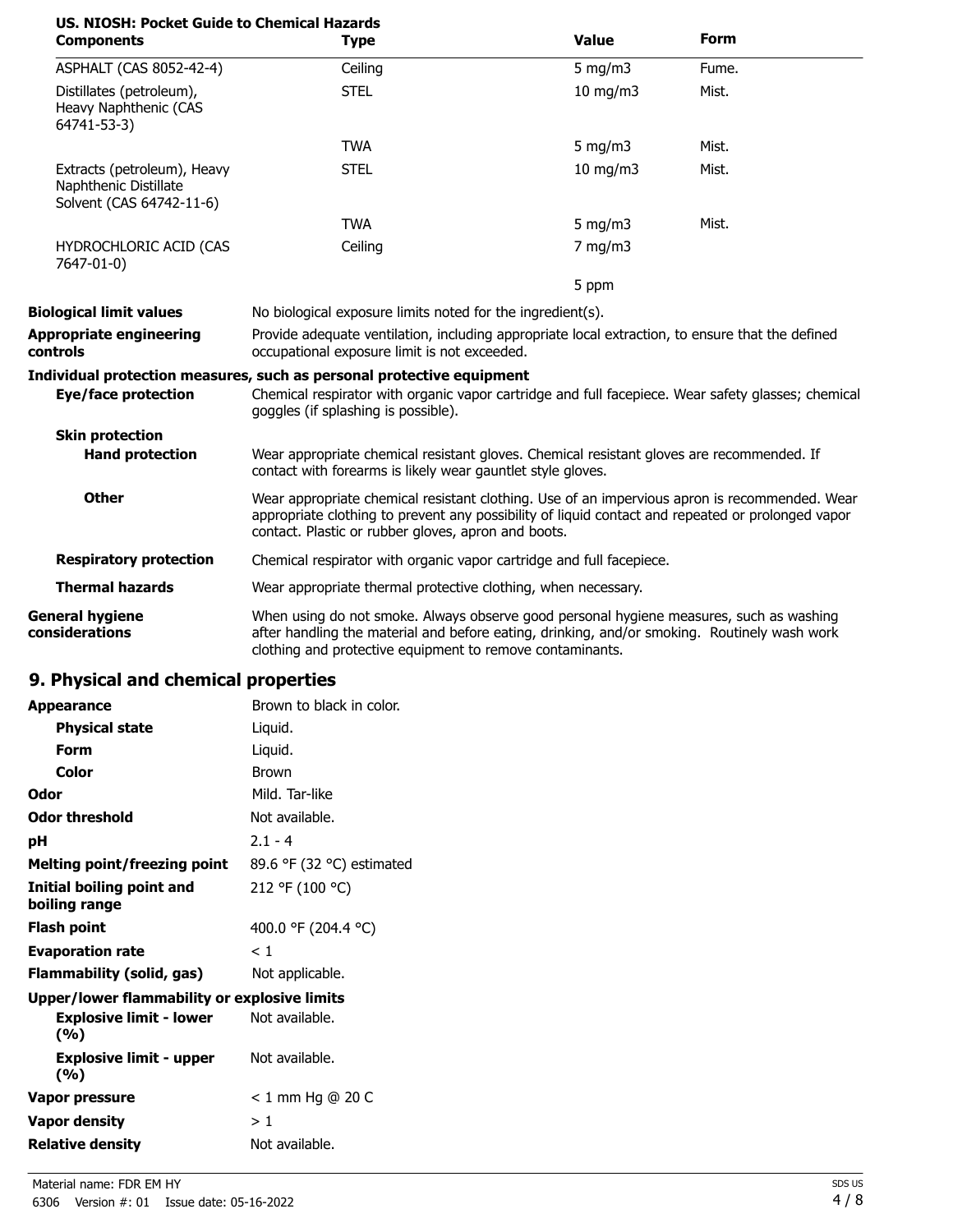| Solubility(ies)                                   |                             |
|---------------------------------------------------|-----------------------------|
| <b>Solubility (water)</b>                         | Soluble                     |
| <b>Partition coefficient</b><br>(n-octanol/water) | Not available.              |
| <b>Auto-ignition temperature</b>                  | $>$ 700 °F ( $>$ 371.11 °C) |
| <b>Decomposition temperature</b>                  | Not available.              |
| Viscosity                                         | 20 - 100 @25°C,SSF          |
| <b>Other information</b>                          |                             |
| <b>Specific gravity</b>                           | 1.019                       |

# **10. Stability and reactivity**

| <b>Reactivity</b>                            | The product is stable and non-reactive under normal conditions of use, storage and transport.                                                                                                        |
|----------------------------------------------|------------------------------------------------------------------------------------------------------------------------------------------------------------------------------------------------------|
| <b>Chemical stability</b>                    | Stable under normal temperature conditions.                                                                                                                                                          |
| <b>Possibility of hazardous</b><br>reactions | Hazardous polymerization does not occur.                                                                                                                                                             |
| <b>Conditions to avoid</b>                   | Keep away from heat, hot surfaces, sparks, open flames and other ignition sources. Avoid<br>temperatures exceeding the flash point. Contact with incompatible materials. Do not overheat<br>product. |
| Incompatible materials                       | Strong oxidizing agents. Strong oxidizing agents.                                                                                                                                                    |
| <b>Hazardous decomposition</b><br>products   | Upon decomposition, this product may yield sulfur dioxide, carbon monoxide, carbon dioxide<br>and/or low molecular weight hydrocarbons. Hydrogen sulfide.                                            |

# **11. Toxicological information**

# **Information on likely routes of exposure**

| <b>Inhalation</b>                                                                  | Prolonged inhalation may be harmful.                     |
|------------------------------------------------------------------------------------|----------------------------------------------------------|
| <b>Skin contact</b>                                                                | No adverse effects due to skin contact are expected.     |
| Eye contact                                                                        | Direct contact with eyes may cause temporary irritation. |
| <b>Ingestion</b>                                                                   | Expected to be a low ingestion hazard.                   |
| Symptoms related to the<br>physical, chemical and<br>toxicological characteristics | Direct contact with eyes may cause temporary irritation. |

## **Information on toxicological effects**

| <b>Acute toxicity</b>                | Not known.                                             |                     |
|--------------------------------------|--------------------------------------------------------|---------------------|
| <b>Product</b>                       | <b>Species</b>                                         | <b>Test Results</b> |
| FDR EM HY                            |                                                        |                     |
| <b>Acute</b>                         |                                                        |                     |
| <b>Dermal</b>                        |                                                        |                     |
| LD50                                 | Mouse                                                  | 579600 mg/kg        |
| Oral                                 |                                                        |                     |
| LD50                                 | Rabbit                                                 | 360000 mg/kg        |
| <b>Components</b>                    | <b>Species</b>                                         | <b>Test Results</b> |
| HYDROCHLORIC ACID (CAS 7647-01-0)    |                                                        |                     |
| <b>Acute</b>                         |                                                        |                     |
| <b>Dermal</b>                        |                                                        |                     |
| LD50                                 | Mouse                                                  | 1449 mg/kg          |
| <b>Skin corrosion/irritation</b>     | Prolonged skin contact may cause temporary irritation. |                     |
| Serious eye damage/eye<br>irritation | Direct contact with eyes may cause frostbite.          |                     |
| Respiratory or skin sensitization    |                                                        |                     |
| <b>Respiratory sensitization</b>     | None known.                                            |                     |
| <b>Skin sensitization</b>            | Prolonged skin contact may cause temporary irritation. |                     |
| <b>Germ cell mutagenicity</b>        | Not known.                                             |                     |
| Carcinogenicity                      | May cause cancer.                                      |                     |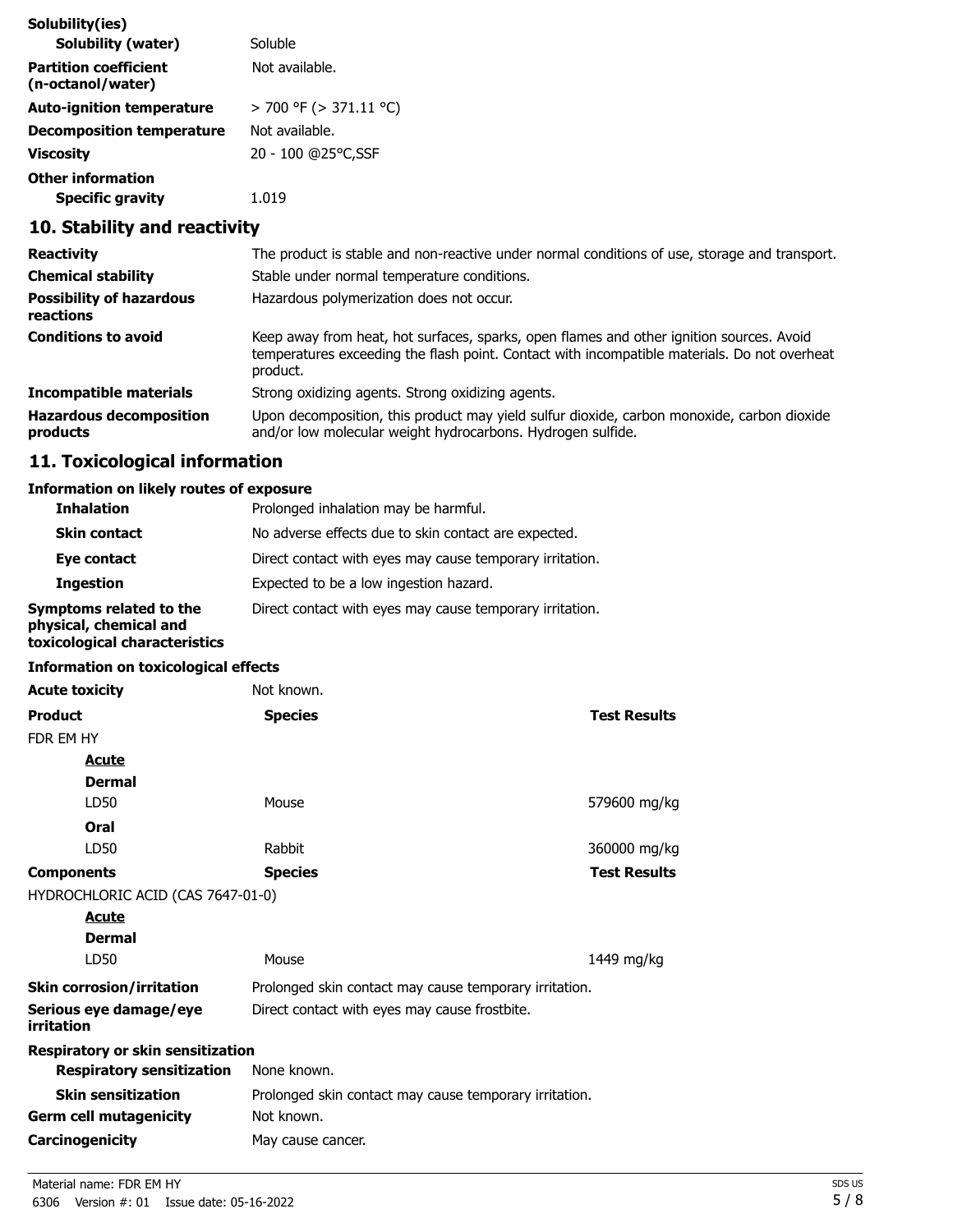| <b>IARC Monographs. Overall Evaluation of Carcinogenicity</b>                                                                   |                                                                                                                                                                                                                                                                                                                                                                                                                                            |                |                                                                                |                                                                                                                                                                                                      |
|---------------------------------------------------------------------------------------------------------------------------------|--------------------------------------------------------------------------------------------------------------------------------------------------------------------------------------------------------------------------------------------------------------------------------------------------------------------------------------------------------------------------------------------------------------------------------------------|----------------|--------------------------------------------------------------------------------|------------------------------------------------------------------------------------------------------------------------------------------------------------------------------------------------------|
| ASPHALT (CAS 8052-42-4)<br>OSHA Specifically Regulated Substances (29 CFR 1910.1001-1053)                                       |                                                                                                                                                                                                                                                                                                                                                                                                                                            |                | 2B Possibly carcinogenic to humans.                                            |                                                                                                                                                                                                      |
| Not listed.                                                                                                                     |                                                                                                                                                                                                                                                                                                                                                                                                                                            |                |                                                                                |                                                                                                                                                                                                      |
| US. National Toxicology Program (NTP) Report on Carcinogens<br>Distillates (petroleum), Heavy Naphthenic                        |                                                                                                                                                                                                                                                                                                                                                                                                                                            |                | Known To Be Human Carcinogen.                                                  |                                                                                                                                                                                                      |
| (CAS 64741-53-3)<br>Extracts (petroleum), Heavy Naphthenic Distillate Solvent Known To Be Human Carcinogen.<br>(CAS 64742-11-6) |                                                                                                                                                                                                                                                                                                                                                                                                                                            |                |                                                                                |                                                                                                                                                                                                      |
| <b>Reproductive toxicity</b>                                                                                                    | Not available.                                                                                                                                                                                                                                                                                                                                                                                                                             |                |                                                                                |                                                                                                                                                                                                      |
| <b>Specific target organ toxicity</b>                                                                                           | None known.                                                                                                                                                                                                                                                                                                                                                                                                                                |                |                                                                                |                                                                                                                                                                                                      |
| - single exposure                                                                                                               |                                                                                                                                                                                                                                                                                                                                                                                                                                            |                |                                                                                |                                                                                                                                                                                                      |
| <b>Specific target organ toxicity</b><br>- repeated exposure                                                                    |                                                                                                                                                                                                                                                                                                                                                                                                                                            | Not available. |                                                                                |                                                                                                                                                                                                      |
| <b>Aspiration hazard</b>                                                                                                        | Not an aspiration hazard.                                                                                                                                                                                                                                                                                                                                                                                                                  |                |                                                                                |                                                                                                                                                                                                      |
| <b>Chronic effects</b>                                                                                                          |                                                                                                                                                                                                                                                                                                                                                                                                                                            |                | Prolonged exposure may cause chronic effects.                                  |                                                                                                                                                                                                      |
| 12. Ecological information                                                                                                      |                                                                                                                                                                                                                                                                                                                                                                                                                                            |                |                                                                                |                                                                                                                                                                                                      |
| <b>Ecotoxicity</b>                                                                                                              |                                                                                                                                                                                                                                                                                                                                                                                                                                            |                | Not expected to be harmful to aquatic organisms.                               |                                                                                                                                                                                                      |
| <b>Product</b>                                                                                                                  |                                                                                                                                                                                                                                                                                                                                                                                                                                            | <b>Species</b> |                                                                                | <b>Test Results</b>                                                                                                                                                                                  |
| FDR EM HY                                                                                                                       |                                                                                                                                                                                                                                                                                                                                                                                                                                            |                |                                                                                |                                                                                                                                                                                                      |
| <b>Aquatic</b>                                                                                                                  |                                                                                                                                                                                                                                                                                                                                                                                                                                            |                |                                                                                |                                                                                                                                                                                                      |
| Acute                                                                                                                           |                                                                                                                                                                                                                                                                                                                                                                                                                                            |                |                                                                                |                                                                                                                                                                                                      |
| Fish                                                                                                                            | <b>LC50</b>                                                                                                                                                                                                                                                                                                                                                                                                                                | Fish           |                                                                                | 112800, 96 hours estimated                                                                                                                                                                           |
| <b>Components</b>                                                                                                               |                                                                                                                                                                                                                                                                                                                                                                                                                                            | <b>Species</b> |                                                                                | <b>Test Results</b>                                                                                                                                                                                  |
| HYDROCHLORIC ACID (CAS 7647-01-0)                                                                                               |                                                                                                                                                                                                                                                                                                                                                                                                                                            |                |                                                                                |                                                                                                                                                                                                      |
| <b>Aquatic</b>                                                                                                                  |                                                                                                                                                                                                                                                                                                                                                                                                                                            |                |                                                                                |                                                                                                                                                                                                      |
| Acute                                                                                                                           |                                                                                                                                                                                                                                                                                                                                                                                                                                            |                |                                                                                |                                                                                                                                                                                                      |
| Fish                                                                                                                            | LC50                                                                                                                                                                                                                                                                                                                                                                                                                                       |                | Western mosquitofish (Gambusia affinis) 282, 96 hours                          |                                                                                                                                                                                                      |
| * Estimates for product may be based on additional component data not shown.                                                    |                                                                                                                                                                                                                                                                                                                                                                                                                                            |                |                                                                                |                                                                                                                                                                                                      |
| Persistence and degradability No data is available on the degradability of this product.                                        |                                                                                                                                                                                                                                                                                                                                                                                                                                            |                |                                                                                |                                                                                                                                                                                                      |
| <b>Bioaccumulative potential</b>                                                                                                | No data available.                                                                                                                                                                                                                                                                                                                                                                                                                         |                |                                                                                |                                                                                                                                                                                                      |
| <b>Mobility in soil</b>                                                                                                         | No data available.                                                                                                                                                                                                                                                                                                                                                                                                                         |                |                                                                                |                                                                                                                                                                                                      |
| <b>Other adverse effects</b>                                                                                                    |                                                                                                                                                                                                                                                                                                                                                                                                                                            |                |                                                                                | No other adverse environmental effects (e.g. ozone depletion, photochemical ozone creation<br>potential, endocrine disruption, global warming potential) are expected from this component.           |
| 13. Disposal considerations                                                                                                     |                                                                                                                                                                                                                                                                                                                                                                                                                                            |                |                                                                                |                                                                                                                                                                                                      |
| <b>Disposal instructions</b>                                                                                                    | Collect and reclaim or dispose in sealed containers at licensed waste disposal site. Incinerate the<br>material under controlled conditions in an approved incinerator. Do not incinerate sealed<br>containers. Dispose of contents/container in accordance with local/regional/national/international<br>regulations. No components are identified as hazardous wastes. Disposal recommendations are<br>based on uncontaminated material. |                |                                                                                |                                                                                                                                                                                                      |
| Local disposal regulations                                                                                                      | Dispose in accordance with all applicable regulations.                                                                                                                                                                                                                                                                                                                                                                                     |                |                                                                                |                                                                                                                                                                                                      |
| <b>Hazardous waste code</b>                                                                                                     | disposal company.                                                                                                                                                                                                                                                                                                                                                                                                                          |                |                                                                                | The waste code should be assigned in discussion between the user, the producer and the waste                                                                                                         |
| <b>Waste from residues /</b><br>unused products                                                                                 |                                                                                                                                                                                                                                                                                                                                                                                                                                            |                | Disposal instructions). Avoid discharge into water courses or onto the ground. | Dispose of in accordance with local regulations. Empty containers or liners may retain some<br>product residues. This material and its container must be disposed of in a safe manner (see:          |
| <b>Contaminated packaging</b>                                                                                                   | emptied.                                                                                                                                                                                                                                                                                                                                                                                                                                   |                |                                                                                | Empty containers should be taken to an approved waste handling site for recycling or disposal.<br>Since emptied containers may retain product residue, follow label warnings even after container is |
|                                                                                                                                 |                                                                                                                                                                                                                                                                                                                                                                                                                                            |                |                                                                                |                                                                                                                                                                                                      |

# **14. Transport information**

# **DOT**

Not regulated as dangerous goods.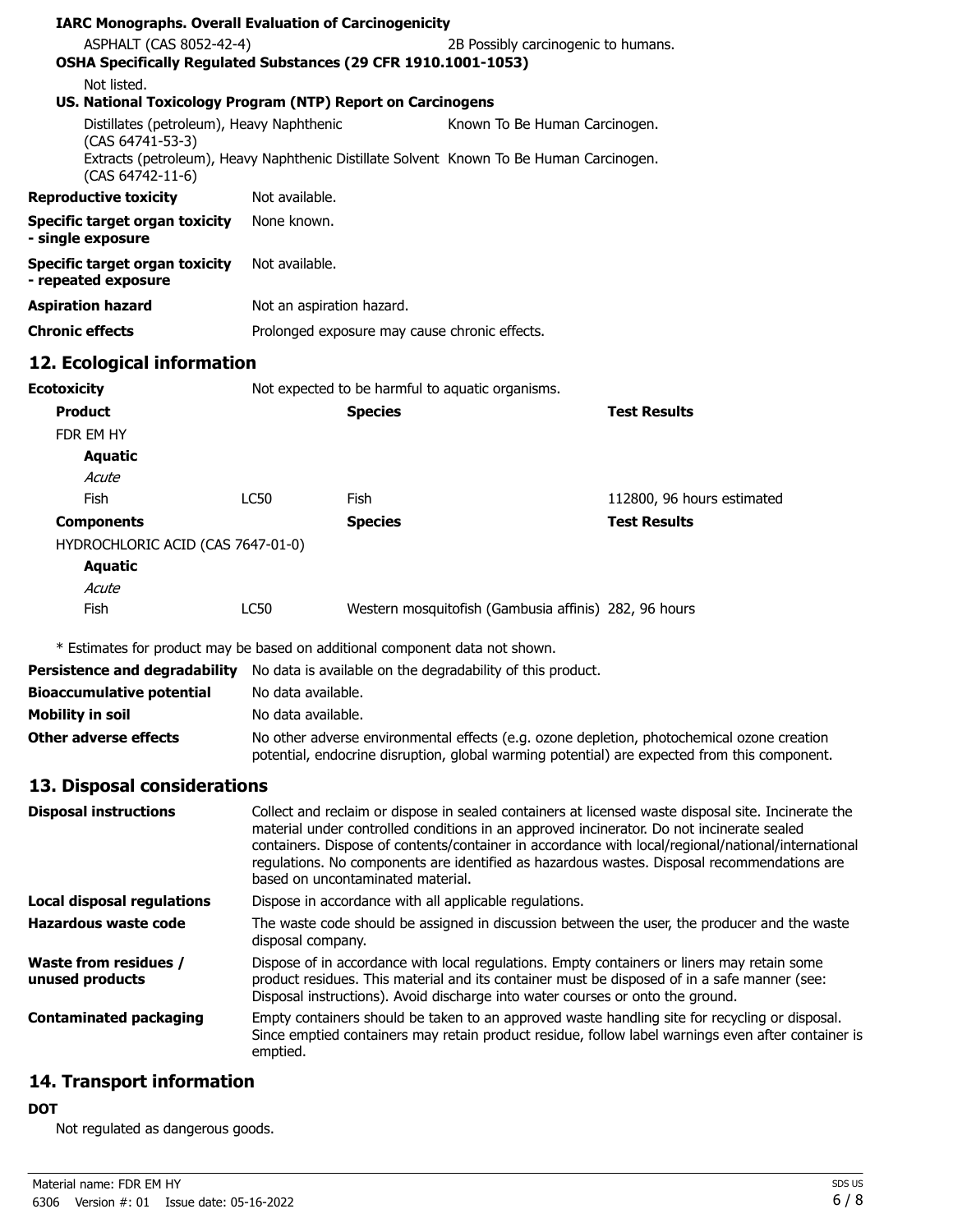### **IATA**

Not regulated as dangerous goods.

#### **IMDG**

Not regulated as dangerous goods.

**Transport in bulk according to** Not established. **Annex II of MARPOL 73/78 and the IBC Code**

## **15. Regulatory information**

**US federal regulations**

All components are on the U.S. EPA TSCA Inventory List. This product is a "Hazardous Chemical" as defined by the OSHA Hazard Communication Standard, 29 CFR 1910.1200.

#### **Toxic Substances Control Act (TSCA)**

#### **TSCA Section 12(b) Export Notification (40 CFR 707, Subpt. D)**

Not regulated.

#### **CERCLA Hazardous Substance List (40 CFR 302.4)**

ASPHALT (CAS 8052-42-4) Listed.

#### **SARA 304 Emergency release notification**

Not regulated.

#### **OSHA Specifically Regulated Substances (29 CFR 1910.1001-1053)**

Not listed.

#### **Superfund Amendments and Reauthorization Act of 1986 (SARA)**

**SARA 302 Extremely hazardous substance**

| <b>Chemical name</b> | <b>CAS number</b> | Reportable<br>auantity<br>(pounds) | <b>Threshold</b><br>planning quantity<br>(pounds) | <b>Threshold</b><br>planning<br>quantity, lower<br>value (pounds) | <b>Threshold</b><br>planning<br>quantity, upper<br>value (pounds) |
|----------------------|-------------------|------------------------------------|---------------------------------------------------|-------------------------------------------------------------------|-------------------------------------------------------------------|
| <b>HYDROCHLORIC</b>  | 7647-01-0         | 5000                               | 500                                               |                                                                   |                                                                   |

HYDROCHLORIC ACID

**SARA 311/312 Hazardous** Yes **chemical**

**Classified hazard** Carcinogenicity **categories**

## **SARA 313 (TRI reporting)**

Not regulated.

#### **Other federal regulations**

**Clean Air Act (CAA) Section 112 Hazardous Air Pollutants (HAPs) List**

Not regulated.

# **Clean Air Act (CAA) Section 112(r) Accidental Release Prevention (40 CFR 68.130)**

Not regulated.

**Safe Drinking Water Act** Contains component(s) regulated under the Safe Drinking Water Act.

#### **(SDWA)**

**US state regulations** WARNING: This product contains a chemical known to the State of California to cause cancer.

## **US. California. Candidate Chemicals List. Safer Consumer Products Regulations (Cal. Code Regs, tit. 22, 69502.3, subd. (a))**

Distillates (petroleum), Heavy Naphthenic (CAS 64741-53-3) Extracts (petroleum), Heavy Naphthenic Distillate Solvent (CAS 64742-11-6)

# **California Proposition 65**

**WARNING:** WARNING: This product contains a chemical known to the State of California to cause cancer.



#### **International Inventories**

| Country(s) or region | Inventory name                                       | On inventory (yes/no)* |
|----------------------|------------------------------------------------------|------------------------|
| Australia            | Australian Inventory of Industrial Chemicals (AICIS) | Yes                    |
| Canada               | Domestic Substances List (DSL)                       | Yes                    |